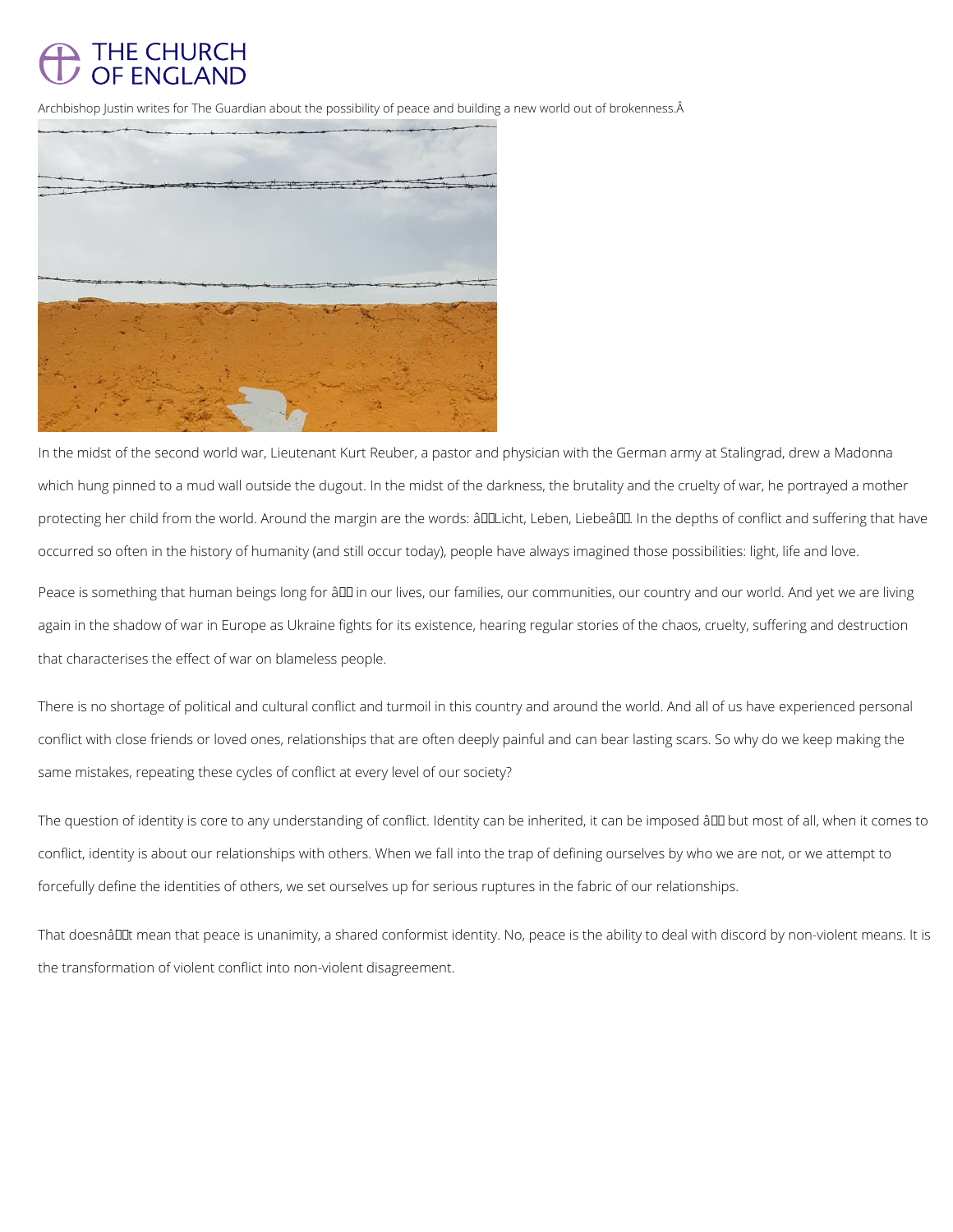In Christian thought, we have the concept of just war theory, which attempts to understand how conflict might sometimes be morally justifiable. But we have no equivalent â Lujust peaceâ Lu theory. We accept that peace doesnâ Lut need justification; we all know inherently that peace is good. Th result is we think hard about how to fight, but not about often how to build alternatives to fighting â DD how to resolve the conflict and competition that are an inevitable part of being human.

The effort we are rightly making to support Ukraine in defending itself against aggression needs to be matched by efforts towards negotiation, dialogue, reconciliation and peace. You cannot have one without the other. Our challenge is to put in place the infrastructures of reconciliation and the architecture of peacebuilding that enable disagreement to happen robustly, but not violently.

In a culture that often expects instant results and gratification, this work does not happen overnight. There is no âll likiss and make upâ ll moment. More often, there is the gradual transformation ând sometimes over generations ând of enmity and hostility to respect and trust. I clearly remember a leader in Northern Ireland being interviewed on the radio in the early summer of 1998, a few weeks after the signing of the Good Friday agreement. He was asked whether reconciliation had been âllachievedâlla, and responded that the idea that something called reconciliation could be achieved in weeks, after 30 years of the Troubles and several centuries of bitterness, was absurd.

Deep wounds take a long time to become scars. Each of us carries our own pain, which makes it difficult to apologise and to forgive where we have wronged and been wronged. When we look towards reconciliation, we must also recognise â ll and have compassion for â ll our own conflicted and hurting hearts. Reconciliation is often risky and always costly â00 but it is less costly than the alternative.

Many years ago, I was in Burundi, just after the end of the civil war, facilitating a conference of rebel and government leaders. On the third day, a man in one part of the room pointed across the room to another. He said:  $\hat{a}$ UUIn the war he led a militia that killed 30,000 people. How can I forgive him? How can I be reconciled?ând Just outside the window was the lake. I pointed out to it and asked: ân alf you go out in a boat on the lake and you fall out of the boat, what do you do?ând He replied: ândl swim.ând

I said: âDDIf you donâDDt swim what happens?âDD And he said âDDWell, I drown.âDD I said, âDDWell, if you donâDDt reconcile you will slaughter each oth

Dealing with conflict means dealing with complex people and complex situations. It will involve flawed people âll sometimes acting in ways that are well meaning, sometimes acting in ways that are profoundly evil. Sometimes those involved will be extremely powerful, while others will be terribly vulnerable âDD as we see with the war in Ukraine. Reconciliation will always be complicated and flawed because we ourselves are complicated and flawed. It will often feel overwhelming, when we look at our entrenched histories of conflict and the sheer scale of violence

around the world. We might wonder how we can begin to unpick the threads of the tangled mess we have made, and knit them together into new relationships.

But in all this, there is great hope. A friend of mine was a bishop who worked in the Democratic Republic of Congo. Much of his work was with

survivors of the worst parts of humanity â D refugees, child soldiers, victims of rape and severe violence. When I visited him I was overwhelmed by

the suffering.  $\hat{a}$  IIIHow do you deal with all this? $\hat{a}$ III asked him. He said:  $\hat{a}$  IIIWe do what God gives us the resources to do, and the rest we leave. $\hat{a}$ III